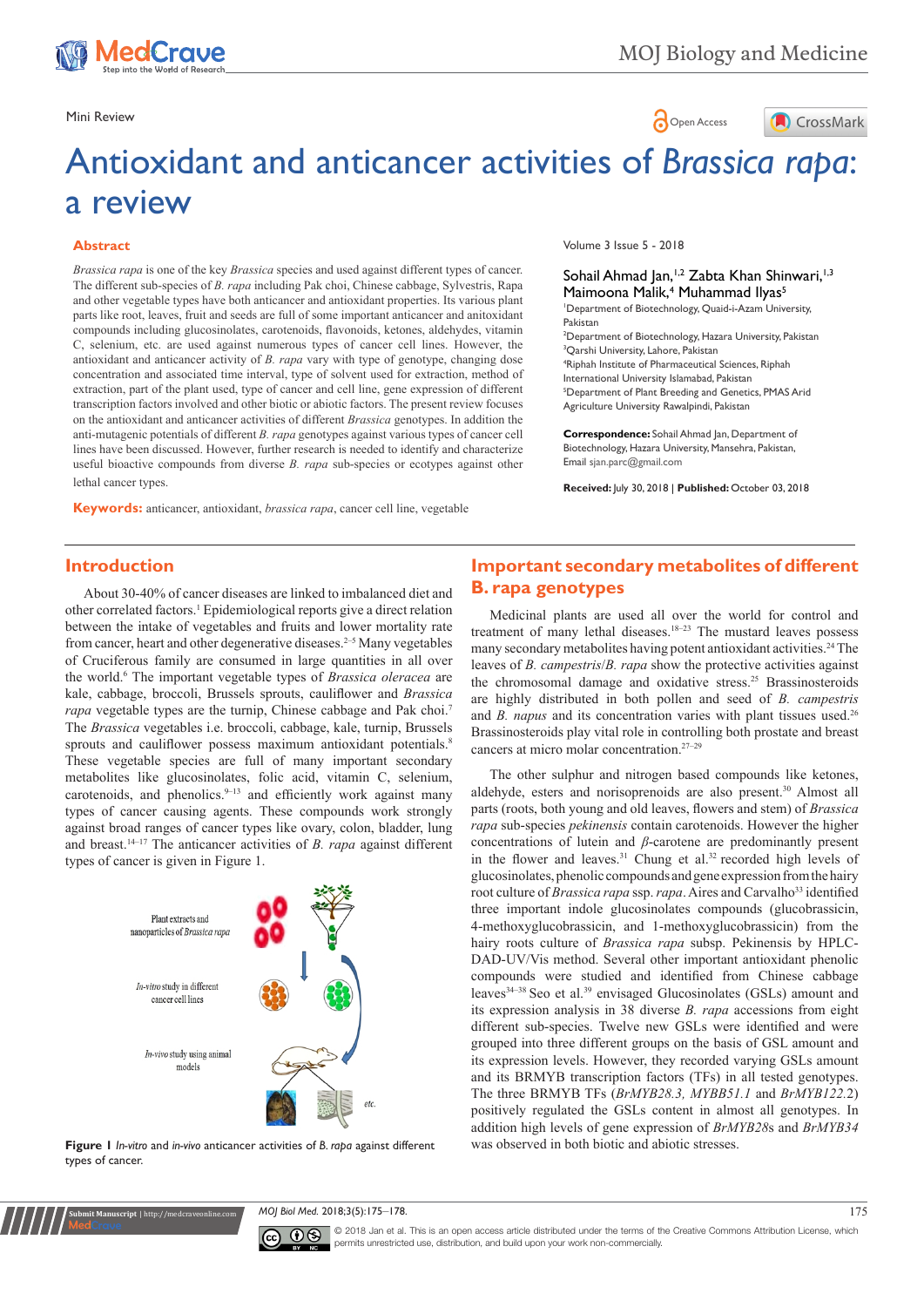## **The antioxidant and anticancer activities of different** *B. rapa* **genotypes**

The crude extract and different fractions of the fruit part of *B. rapa* shows strong antioxidant activity on glutathione peroxidase (GPx), superoxide dismutase (SOD) enzymes and total antioxidant status (TAS) in blood sample at concentration dependent manner.<sup>40</sup> The anticancer potential of vegetable *Brassica* species is directly linked to the presence of these bioactive substances. It enhances detoxification enzymes, minimizes the oxidative stress, evokes immune response, lower cancer risk and malignancy, inhibits the mutation and also lowers cancer cells proliferation. The presence of glucosinolates undergoes break down to other important bioactive compounds i.e. indoles and isothiocyanates with the help of important plant tissue enzyme called myrosynase. The resultant biologically active substances with the help of two phase enzymes (Phase I and II) of xenobiotic metabolism may lead the elimination of cancer causing factors; inhibit DNA methylation and cancer growth.<sup>41</sup>

The strongest antioxidant activities of the aqueous extract of both aerial parts and roots of *B. rapa* are also recorded by Beltagy.42 However more antioxidant activities were reported from root extract than turnip greens. The ethyl acetate fraction of *B. rapa* roots give maximum free radical scavenging, lipid peroxidation inhibition and reducing power activities due presence of highest amount of total phenolic compounds.43 The antioxidant potential and phenolic content is higher in white cabbage (*B. oleracea*) than Chinese cabbage (*B. rapa*). But the antioxidant amount in cabbage was much higher in the first 8-12 weeks.44 The choy sum genotype of *B. rapa* have higher antioxidant activity than three genotypes of *B. oleracea* genotypes (broccoli, cabbage and cauliflower). Among *B. oleracea* genotypes the broccoli shows maximum antioxidant activities followed by cabbage and cauliflower.<sup>45</sup> The antioxidant activities among different *Brassica*  species vary with steaming, boiling and microwave processes. The antioxidant activity is higher in steamed followed by boiled and microwave respectively. In Chinese cabbage slight boiling leads to unchanged or minor decrease the antioxidant activity.<sup>45</sup> The nutrient rich soil increases the antioxidant capacity of green cabbage.46 The sulphur availability leads to increased of antioxidant activity in two *B. rapa* sub-species sylvestris.47

*B. rapa* has strong anticancer and moderate antioxidant activity against human lung cancer A-549 cell line (ATCC#CCL-185).48,49 The crude extract of *B. rapa* contain glucosonalates and it work as mutagenic agent in human lymphocytes.50 The *in-vitro* cytotoxic activity of *B. rapa* roots was also recorded in three different types of cancer cell line including Hela, Hep-2 and AMN-3. However, the cytotoxic potential of crude root extracts varies with type of dose concentrations and its timing and with type of cells. The maximum growth inhibition of 42 and 63% were recorded at 1250μg/ml concentration against Hep-2 and ANM-3 cell lines respectively. While, the optimum growth inhibition (64%) against Hela cell was recorded at 10,000μg/ ml concentration after exposure for 24hours exposure.<sup>51</sup> The other important bioactive compounds of *B. rapa* i.e. brassica phenanthrene A, diarylheptanoid, 6-paradol and trans-6-shogaol, possessed high level of inhibitory activity against three human cancer cell lines i.e. HeLa, HCT-116 and MCF-7.52 The transgenic hairy roots of *Brassica rapa* ssp. *rapa* have more antioxidant potential than non-transgenic roots. Also the anticancer activities against MCF-7 and HT-29 cell lines were higher in hairy root culture than non-transformed roots.<sup>32</sup> The juice of *Brassica* species provides protection to human hepatome cells against the genotoxic effect of the carcinogens.53 Mayilsamy and Krishnaswamy54 studied the anti-tumor effect of methanolic extract and nanoparticles of *Brassica rapa* Chinensis at two different doses (800 mg/kg b.wt and 1mg/kg b.wt). They recorded strong antitumor effect against Dalton ascites lymphoma cells (DLA) in mice model experiment. They also reported that DLA tumor induced mice might survive long due to the presence of some important anti-tumor secondary metabolites.

## **Conclusion**

*Brassica rapa* has rich diversity in the world including different sub-species. Its different plant parts show strong anticancer and antioxidant activities. In recent studies, its metabolites showed strong anti-cancerous potential against ovary, colon, bladder, lung, prostate, breast and many other types of cancer. The root and leaf parts of different vegetables sub-species are predominantly used against different types of cancer cell lines and showed strong inhibitory activities against cancer. But further studies are needed to identify other unknown secondary metabolites in other important *B. rapa* sub-species against broad ranges of cancer disease, as it is not possible to suggest one cultivar/variety as being the best in terms of antioxidant or anticancer properties. More nanotechnology and *Agrobacterium rhizogenes* hairy root culture techniques should be used to identify and characterize other important bioactive compounds of *B. rapa* against different types of cancer.

## **Acknowledgement**

None

## **Conflict of interest**

Author declare there is no conflict of interties.

#### **References**

- 1. [Czapski J. Cancer preventing properties of cruciferous vegetables.](https://www.degruyter.com/downloadpdf/j/vcrb.2009.70.issue--1/v10032-009-0001-3/v10032-009-0001-3.pdf) *Veg Crops Res Bull*[. 2009;70:5–18.](https://www.degruyter.com/downloadpdf/j/vcrb.2009.70.issue--1/v10032-009-0001-3/v10032-009-0001-3.pdf)
- 2. [Art ICW, Hollmam PCH. Polyphenols and disease risk in epidemiologic](https://www.ncbi.nlm.nih.gov/pubmed/15640497)  studies. *Am J Clin Nutr*[. 2005;81\(1 Suppl\):317–325.](https://www.ncbi.nlm.nih.gov/pubmed/15640497)
- 3. [Kaur C, Kapoor HC. Anti oxidants in fruits and vegetables– the millennium's](https://onlinelibrary.wiley.com/doi/full/10.1111/j.1365-2621.2001.00513.x)  health. *[Int J Food Sci Technol](https://onlinelibrary.wiley.com/doi/full/10.1111/j.1365-2621.2001.00513.x)*. 2001;36(7):703–725.
- 4. [Scalbert A, Johnson IT, Saltmarsh M. Polyphenols:anti oxidants and](https://www.ncbi.nlm.nih.gov/pubmed/15640483)  beyond. *Am J Clin Nutr*[. 2005;81\(Suupl\):215S–217.](https://www.ncbi.nlm.nih.gov/pubmed/15640483)
- 5. [Vita JA. Polyphenols and cardiovascular disease: effects on endothelial and](https://www.ncbi.nlm.nih.gov/pubmed/15640493)  platelet function. *Am J Clin Nutr*[. 2005;81\(suppl.\):292S–297.](https://www.ncbi.nlm.nih.gov/pubmed/15640493)
- 6. [Fahey JW, Zalcmann AT, Talalay P. The chemical diversity and distribution](https://www.ncbi.nlm.nih.gov/pubmed/11198818)  [of glucosinolates and isothiocyanates among plants.](https://www.ncbi.nlm.nih.gov/pubmed/11198818) *Phytochem*. [2001;56\(1\):5–51.](https://www.ncbi.nlm.nih.gov/pubmed/11198818)
- 7. [Cartea ME, Francisco M, Soengas P, et al. Phenolic compounds in](https://www.ncbi.nlm.nih.gov/pubmed/21193847) *Brassica* vegetables. *Molecules*[. 2011;16\(1\):251–280.](https://www.ncbi.nlm.nih.gov/pubmed/21193847)
- 8. [Soengas Fernandez MDP, Sotelo Perez T, Velasco Pazos P, et al. Antioxidant](http://www.globalsciencebooks.info/Online/GSBOnline/images/2011/FPSB_5(SI2)/FPSB_5(SI2)43-55o.pdf)  properties of *Brassica* vegetables. *[Functional Plant Sci Biotechnol](http://www.globalsciencebooks.info/Online/GSBOnline/images/2011/FPSB_5(SI2)/FPSB_5(SI2)43-55o.pdf)*. [2011;5\(2\):43–55.](http://www.globalsciencebooks.info/Online/GSBOnline/images/2011/FPSB_5(SI2)/FPSB_5(SI2)43-55o.pdf)
- 9. [Howard LA, Jeffery EH, Wallig MA, et al. Retention of phytochemicals in](https://onlinelibrary.wiley.com/doi/abs/10.1111/j.1365-2621.1997.tb12221.x)  [fresh and processed broccoli.](https://onlinelibrary.wiley.com/doi/abs/10.1111/j.1365-2621.1997.tb12221.x) *J Food Sci*. 1997;62:1098–1100.
- 10.[Femina A, Robertson JA, Waldron KW. Cauliflower \(](https://onlinelibrary.wiley.com/doi/abs/10.1002/%28SICI%291097-0010%28199808%2977%3A4%3C511%3A%3AAID-JSFA74%3E3.0.CO%3B2-2)*Brassica oleracea L.*), globe antichoke (*Cynara scolymous L*[.\) and Chicory witloof \(](https://onlinelibrary.wiley.com/doi/abs/10.1002/%28SICI%291097-0010%28199808%2977%3A4%3C511%3A%3AAID-JSFA74%3E3.0.CO%3B2-2)*Cichorium intybus*[\) processing by–products as source of dietary fibre.](https://onlinelibrary.wiley.com/doi/abs/10.1002/%28SICI%291097-0010%28199808%2977%3A4%3C511%3A%3AAID-JSFA74%3E3.0.CO%3B2-2) *J Sci Food Agric*[. 1998;77:511–518.](https://onlinelibrary.wiley.com/doi/abs/10.1002/%28SICI%291097-0010%28199808%2977%3A4%3C511%3A%3AAID-JSFA74%3E3.0.CO%3B2-2)
- 11. [Kushad MK, Brown AF, Kurillicn AC, et al. Variation in glucosinolates in](https://www.ncbi.nlm.nih.gov/pubmed/10564014)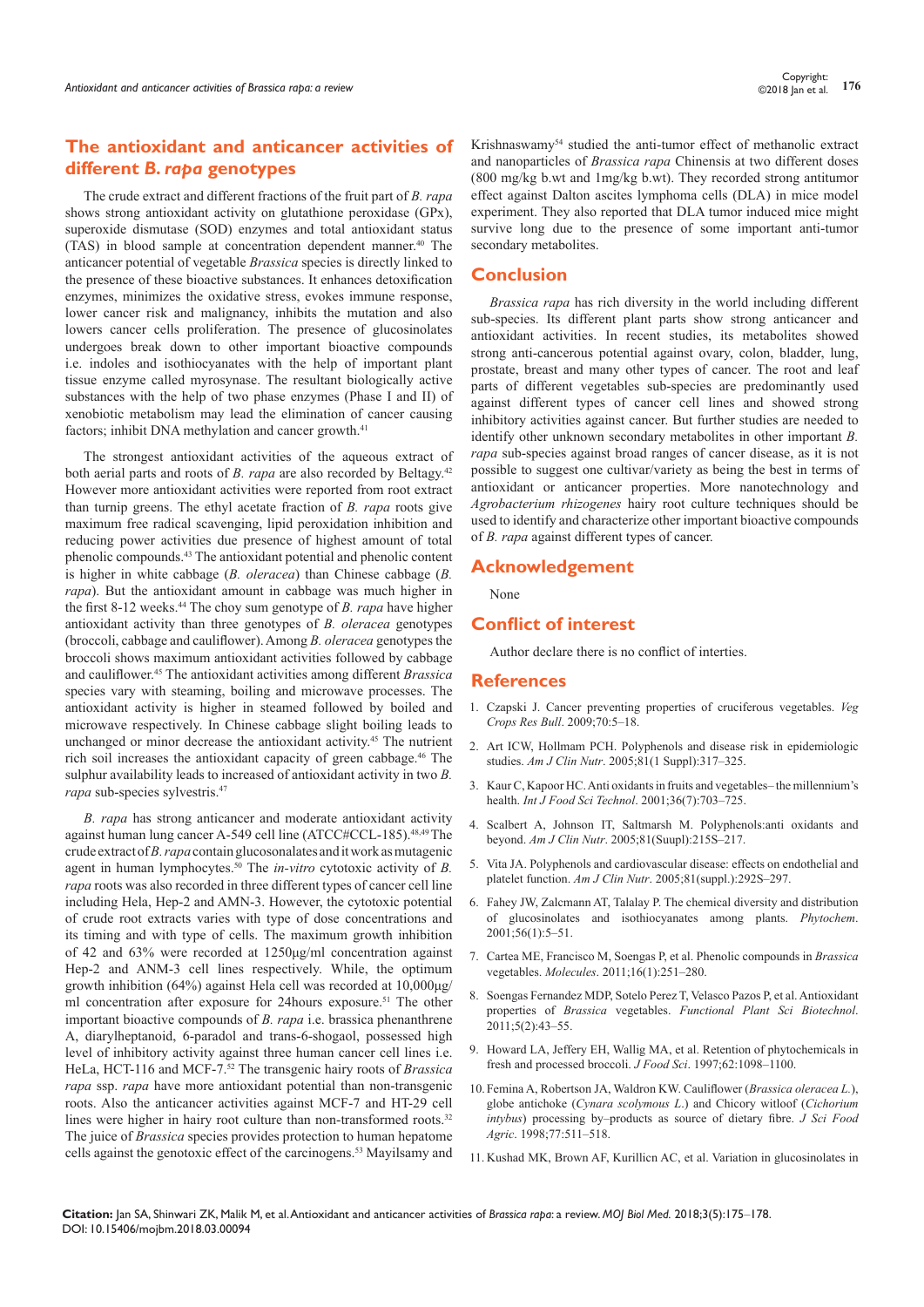vegetable crops of *Brassica oleracea*. *J Agric Food Chem*[. 1999;47\(4\):1541–](https://www.ncbi.nlm.nih.gov/pubmed/10564014) [1548.](https://www.ncbi.nlm.nih.gov/pubmed/10564014)

- 12.[Conaway CC, Getachun SM, Liebes LL, et al. Disposition of glucosinolates](https://www.ncbi.nlm.nih.gov/pubmed/11525594)  [and sulphoraphanes in human after ingestion of steam and fresh broccoli.](https://www.ncbi.nlm.nih.gov/pubmed/11525594)  *Nutr Cancer*[. 2001;38\(2\):168–178.](https://www.ncbi.nlm.nih.gov/pubmed/11525594)
- 13.[Fimognari C, Nusse M, Cesari R, et al. Growth inhibition, cell cycle](https://www.ncbi.nlm.nih.gov/pubmed/11960909)  [arrest and apoptosis in human T–cell leukaemia by the isothiocyanates](https://www.ncbi.nlm.nih.gov/pubmed/11960909)  sulphoraphane. *Carcinogenesis*[. 2002;23\(4\):581–586.](https://www.ncbi.nlm.nih.gov/pubmed/11960909)
- 14.[Higdon JV, Delage B, Williams DE, et al. Cruciferous vegetable and human](https://www.ncbi.nlm.nih.gov/pubmed/17317210)  [cancer risk: epidemiologic evidence and mechanistic basis.](https://www.ncbi.nlm.nih.gov/pubmed/17317210) *Pharmacol Res*. [2007;55\(3\):224–236.](https://www.ncbi.nlm.nih.gov/pubmed/17317210)
- 15.[Fowke JH. Head and neck cancer:a case for inhibition by isothiocyanates and](https://www.ncbi.nlm.nih.gov/pubmed/17554208)  [indols from Cruciferous vegetables.](https://www.ncbi.nlm.nih.gov/pubmed/17554208) *Eur J Cancer Prev*. 2007;16(4):348– [356.](https://www.ncbi.nlm.nih.gov/pubmed/17554208)
- 16.[Juge N, Mithen RF, Traka M. Molecular basis for chemoprevention by](https://www.ncbi.nlm.nih.gov/pubmed/17396224)  [sulforaphane: a comprehensive review.](https://www.ncbi.nlm.nih.gov/pubmed/17396224) *Cell Mol Life Sci*. 2007;64(9):1105– [1127.](https://www.ncbi.nlm.nih.gov/pubmed/17396224)
- 17.[Zhao H, Lin J, Grossman HB, et al. Dietary isothiocyanates GSTM 1,](https://www.ncbi.nlm.nih.gov/pubmed/17290402)  [GSTT 1, NAT 2 polymorphism and bladder cancer risk.](https://www.ncbi.nlm.nih.gov/pubmed/17290402) *Int J Cancer*. [2007;120\(10\):2208–2213.](https://www.ncbi.nlm.nih.gov/pubmed/17290402)
- 18.Khan I, Jan SA, Shinwari ZK, et al. Ethnobotany and medicinal uses of folklore medicinal plants belonging to family Acanthaceae: an updated review. *MOJ Biol Med*. 2017;1(2):00009.
- 19.Shinwari ZK, Jan SA, Khalil AT, et al. [Identification and phylogenetic](https://www.pakbs.org/pjbot/papers/1518733556.pdf)  [analysis of selected medicinal plant species from Pakistan:DNA barcoding](https://www.pakbs.org/pjbot/papers/1518733556.pdf)  approach. *Pak J Bot*[. 2018;50\(2\):553–560.](https://www.pakbs.org/pjbot/papers/1518733556.pdf)
- 20.[Shinwari ZK, Ahmad N, Hussain J, et al. Antimicrobial evaluation and](https://www.pakbs.org/pjbot/PDFs/45(1)/36.pdf)  [proximate profile of](https://www.pakbs.org/pjbot/PDFs/45(1)/36.pdf) *Nepetale avigata, Nepeta kurramensis* and *Rhynchosia reniformis*. *Pak J Bot*[. 2013;45\(1\):253–259.](https://www.pakbs.org/pjbot/PDFs/45(1)/36.pdf)
- 21.Ullah I, Wakeel A, Shinwari, et al. Antibacterial and antifungal activity of *Isatis tinctoria* l. using micro–plate method. *Pak J Bot*. 2017;49(5):1949– 1957.
- 22.[Shamaki BU, Sandabe UK, Abdulrahaman FI, et al. Toxicity studies and](https://medcraveonline.com/MOJBM/MOJBM-01-00030.pdf)  [body weights changes in Wistar rats following oral administration of](https://medcraveonline.com/MOJBM/MOJBM-01-00030.pdf)  [methanol extract from indigenous Ganoderma Sp.](https://medcraveonline.com/MOJBM/MOJBM-01-00030.pdf) *Nigeria. MOJ Biol Med*. [2017;1\(5\):00030.](https://medcraveonline.com/MOJBM/MOJBM-01-00030.pdf)
- 23.[Jan SA, Shinwari ZK, Zeb A, et al. Ethnobotany and research trends in](https://www.idosi.org/aejaes/jaes15(1)15/11.pdf)  *Trachyspermum ammi* [L. \(Ajowan\) a popular folklore remedy.](https://www.idosi.org/aejaes/jaes15(1)15/11.pdf) *Amer– [Eurasian J Agric Environ Sci](https://www.idosi.org/aejaes/jaes15(1)15/11.pdf)*. 2015;15(1):68–73.
- 24.[Kim HY, Yokozawa T, Cho EJ, et al.](https://www.ncbi.nlm.nih.gov/pubmed/12748980) *In vitro* and *in vivo* antioxidant effects of mustard leaf (*Brassica juncea*). *Phytotherapy Res*[. 2003;17\(5\):465–471.](https://www.ncbi.nlm.nih.gov/pubmed/12748980)
- 25.[Tiku AB, Abraham SK, Kale RK. Protective effect of the Cruciferous](https://www.ncbi.nlm.nih.gov/pubmed/18418865)  [vegetables mustard leaves \(](https://www.ncbi.nlm.nih.gov/pubmed/18418865)*Brassica campestris*) against in vivo [chromosomal damage and oxidative stress induced by gamma radiation](https://www.ncbi.nlm.nih.gov/pubmed/18418865)  and genotoxic chemicals. *Environ Mol Muta*[genesis. 2008;49\(5\):335–342.](https://www.ncbi.nlm.nih.gov/pubmed/18418865)
- 26.[Takatsuto S. Brassinosteroids: distribution in plants, bioassay and](https://www.sciencedirect.com/science/article/pii/0021967394852022)  [microanalysis by gas chromatography.](https://www.sciencedirect.com/science/article/pii/0021967394852022) *J Chromatogr*. 1994;658(1):3–5.
- 27.[Wachsman MB, Lopez EM, Ramirez JA, et al. Anti viral effect of](https://www.ncbi.nlm.nih.gov/pubmed/10693656)  [brassionsteroids against herpes virus and arena viruses.](https://www.ncbi.nlm.nih.gov/pubmed/10693656) *Antivir Chem Chemother.* [2000;11\(1\):71–77.](https://www.ncbi.nlm.nih.gov/pubmed/10693656)
- 28.[Wachsman MB, Ramirez JA, Galagovsky LR, et al. Anti viral activity of](https://www.ncbi.nlm.nih.gov/pubmed/12180649)  [brassionsteroids derivatives against measeles virus in cell cultures.](https://www.ncbi.nlm.nih.gov/pubmed/12180649) *Antivir Chem Chemother*[. 2012;13\(1\):61–66.](https://www.ncbi.nlm.nih.gov/pubmed/12180649)
- 29.[Malikova J, Swaczynova J, Kolar Z, et al. Anti cancer and anti–proliferative](https://www.ncbi.nlm.nih.gov/pubmed/17869317)  [activity of natural brassionsteroids.](https://www.ncbi.nlm.nih.gov/pubmed/17869317) *Photochem*. 20008;69(2):418–426.
- 30.[Taveira M, Fernandes F, de Pinho PG, et al. Evolution of](https://www.sciencedirect.com/science/article/pii/S0026265X09000848) *Brassica rapa* var.

[rapa L. volatile composition by HS–SPME and GC/IT–MS.](https://www.sciencedirect.com/science/article/pii/S0026265X09000848) *Microchem* J. [2009;93\(2\):140–146.](https://www.sciencedirect.com/science/article/pii/S0026265X09000848)

- 31.[Tuan PA, Kim JK, Lee J, et al. Analysis of carotenoid accumulation and](https://www.ncbi.nlm.nih.gov/pubmed/27540344)  [expression of carotenoid biosynthesis genens in different organs of Chiness](https://www.ncbi.nlm.nih.gov/pubmed/27540344)  cabbage (*Brassica rapa* [sub sp. pekinensis\).](https://www.ncbi.nlm.nih.gov/pubmed/27540344) *Excli J*. 2012;11:508–516.
- 32.[Chung IM, Rekha K, Rajakumar G, Thiruvengadam M \(2016\) Production](https://www.ncbi.nlm.nih.gov/pubmed/28330247/)  [of glucosinolates, phenolic compounds and associated gene expression](https://www.ncbi.nlm.nih.gov/pubmed/28330247/)  [profiles of hairy root cultures in turnip \(](https://www.ncbi.nlm.nih.gov/pubmed/28330247/)*Brassica rapa* ssp. rapa). *3 Biotech*. [2016;6\(2\):175.](https://www.ncbi.nlm.nih.gov/pubmed/28330247/)
- 33.[Aires A, Carvalho R. Rapid Separation of Indole Glucosinolates in](https://www.hindawi.com/journals/ijac/2017/5125329/)  Roots of Chinese Cabbage (*Brassica rapa* [Subsp. Pekinensis\) by High–](https://www.hindawi.com/journals/ijac/2017/5125329/) [Performance Liquid Chromatography with Diode Array Detection.](https://www.hindawi.com/journals/ijac/2017/5125329/) *Int J [Anal Chem](https://www.hindawi.com/journals/ijac/2017/5125329/)*. 2017;1–7.
- 34.[Seong GU, Hwang IW, Chung SK. Antioxidant capacities and polyphenolics](https://www.ncbi.nlm.nih.gov/pubmed/26776015)  of Chinese cabbage (*Brassica rapa* [L. ssp. Pekinensis\) leaves.](https://www.ncbi.nlm.nih.gov/pubmed/26776015) *Food Chem*. [2016;199:612–618.](https://www.ncbi.nlm.nih.gov/pubmed/26776015)
- 35.[Harbaum B, Hubbermann EM, Wolff C, et al. Identification of flavonoids](https://www.ncbi.nlm.nih.gov/pubmed/17848079)  [and hydroxycinnamic acids in pak choi varieties \(](https://www.ncbi.nlm.nih.gov/pubmed/17848079)*Brassica* campestris L. [ssp. chinensis var. communis\) by HPLC–ESI-MSn and NMR and their](https://www.ncbi.nlm.nih.gov/pubmed/17848079)  [quantification by HPLC-DAD.](https://www.ncbi.nlm.nih.gov/pubmed/17848079) *J Agric Food Chem*. 2007;55(20):8251– [8260.](https://www.ncbi.nlm.nih.gov/pubmed/17848079)
- 36.[Kim DO, Padilla-Zakour OI, Griffiths PD. Flavonoids and antioxidant](https://onlinelibrary.wiley.com/doi/abs/10.1111/j.1365-2621.2004.tb09916.x)  [capacity of various cabbage genotypes at juvenile stage.](https://onlinelibrary.wiley.com/doi/abs/10.1111/j.1365-2621.2004.tb09916.x) *J Food Sci*. [2006;69\(9\):685–689.](https://onlinelibrary.wiley.com/doi/abs/10.1111/j.1365-2621.2004.tb09916.x)
- 37.[Miean KH, Mohamed S. Flavonoid \(myricetin, quercetin, kaempferol,](https://www.ncbi.nlm.nih.gov/pubmed/11410016)  [luteolin, and apigenin\) content of edible tropical plants.](https://www.ncbi.nlm.nih.gov/pubmed/11410016) *J Agric Food Chem*[. 2001;49\(6\):3106–3112.](https://www.ncbi.nlm.nih.gov/pubmed/11410016)
- 38.[Roy MK, Takenaka M, Isobe S, et al. Antioxidant potential, antiproliferative](https://www.sciencedirect.com/science/article/pii/S0308814606006182)  [activities, and phenolic content in water-soluble fractions of some](https://www.sciencedirect.com/science/article/pii/S0308814606006182)  [commonly consumed vegetables: Effects of thermal treatment.](https://www.sciencedirect.com/science/article/pii/S0308814606006182) *Food Chem*. [2007;103\(1\):106–114.](https://www.sciencedirect.com/science/article/pii/S0308814606006182)
- 39.[Seo MS, Jin M, Sohn SH, et al. Expression profiles of Br MYB transcription](https://www.ncbi.nlm.nih.gov/pubmed/29123974/)  [factors related to glucosinolate biosynthesis and stress response in eight](https://www.ncbi.nlm.nih.gov/pubmed/29123974/)  subspecies of *Brassica rapa*. *FEBS Open Bio*. [2017;7\(11\):1646–1659.](https://www.ncbi.nlm.nih.gov/pubmed/29123974/)
- 40.[Gul S, Ahmed S, Gul H, et al. The antioxidant potential of](https://content.sciendo.com/view/journals/rrlm/21/2/article-p161.xml) *Brassica rapa* [L. on glutathione peroxidase, superoxide dismutase enzymes and total](https://content.sciendo.com/view/journals/rrlm/21/2/article-p161.xml)  antioxidant status. *Rom Rev Lab Med*. [2013;21\(2\):161–169.](https://content.sciendo.com/view/journals/rrlm/21/2/article-p161.xml)
- 41.[Kapusta-Duch J, Kopec A, Piatkowska E, et al. The beneficial effects of](https://www.ncbi.nlm.nih.gov/pubmed/23631258)  *Brassica* [vegetables on human health.](https://www.ncbi.nlm.nih.gov/pubmed/23631258) *Panstw Zakl Hig*. 2012;63(4):389– [395.](https://www.ncbi.nlm.nih.gov/pubmed/23631258)
- 42.[Beltagy AM. Investigation of new antimicrobial and antioxidant activities](https://innovareacademics.in/journal/ijpps/Vol6Issue6/9106.pdf)  of *Brassica rapa* L. *[Int J Pharm Pharm Sci](https://innovareacademics.in/journal/ijpps/Vol6Issue6/9106.pdf)*. 2014;6(6): 84–88.
- 43.[Ryu JP, Kim DC, In MJ, et al. Antioxidant potential of ethanol extract of](https://academicjournals.org/article/article1380808025_Ryu%20et%20al%20%2014.pdf)  *Brassica rapa* L. root. J Med Plants Res. [2012;6\(9\): 1581–1584.](https://academicjournals.org/article/article1380808025_Ryu%20et%20al%20%2014.pdf)
- 44.[Samec D, Piljac Zegarac J, Bogovic M, et al. Antioxidant potency of white](https://cpb-us-w2.wpmucdn.com/u.osu.edu/dist/9/24091/files/2016/01/antioxidant-cpcty-cbg-types-stages-11-1-1fry8ig.pdf)  (*Brassica* [oleracea L. var. capitata\) and Chinese \(](https://cpb-us-w2.wpmucdn.com/u.osu.edu/dist/9/24091/files/2016/01/antioxidant-cpcty-cbg-types-stages-11-1-1fry8ig.pdf)*Brassica rapa* L. var. [pekinensis \(Lour.\)\) cabbage: The influence of development stage, cultivar](https://cpb-us-w2.wpmucdn.com/u.osu.edu/dist/9/24091/files/2016/01/antioxidant-cpcty-cbg-types-stages-11-1-1fry8ig.pdf)  [choice and seed selection.](https://cpb-us-w2.wpmucdn.com/u.osu.edu/dist/9/24091/files/2016/01/antioxidant-cpcty-cbg-types-stages-11-1-1fry8ig.pdf) *Sci Hort*. 2011;128(2):78–83.
- 45.[Wachtel Galo S, Wong KW, Benzie IF. The effect of cooking on](https://www.sciencedirect.com/science/article/pii/S0308814608002148) *Brassica* vegetables. *Food Chem*[. 2008;110\(3\):706–710.](https://www.sciencedirect.com/science/article/pii/S0308814608002148)
- 46.[Kim DO, Padilla Zakour OI, Griffiths PD. Flavonoids and antioxidant](https://onlinelibrary.wiley.com/doi/abs/10.1111/j.1365-2621.2004.tb09916.x)  [capacity of various cabbage genotypes at juvenile stage.](https://onlinelibrary.wiley.com/doi/abs/10.1111/j.1365-2621.2004.tb09916.x) *J Food Sci*. [2004;69\(9\):685–689.](https://onlinelibrary.wiley.com/doi/abs/10.1111/j.1365-2621.2004.tb09916.x)
- 47.[De Pascale S, Maggio A, Pernice R, et al. Sulphur fertilization may improve](http://wpage.unina.it/fogliano/Slides%20FIPDes%20Seminars/Maggio%20DePascale%20EJA%202007.pdf)  [the nutritional value of](http://wpage.unina.it/fogliano/Slides%20FIPDes%20Seminars/Maggio%20DePascale%20EJA%202007.pdf) *Brassica rapa* L. subsp. sylvestris. *Eur J Agron*. [2007;26\(4\):418–424.](http://wpage.unina.it/fogliano/Slides%20FIPDes%20Seminars/Maggio%20DePascale%20EJA%202007.pdf)

**Citation:** Jan SA, Shinwari ZK, Malik M, et al. Antioxidant and anticancer activities of *Brassica rapa*: a review. *MOJ Biol Med.* 2018;3(5):175‒178. DOI: [10.15406/mojbm.2018.03.00094](https://doi.org/10.15406/mojbm.2018.03.00094
)